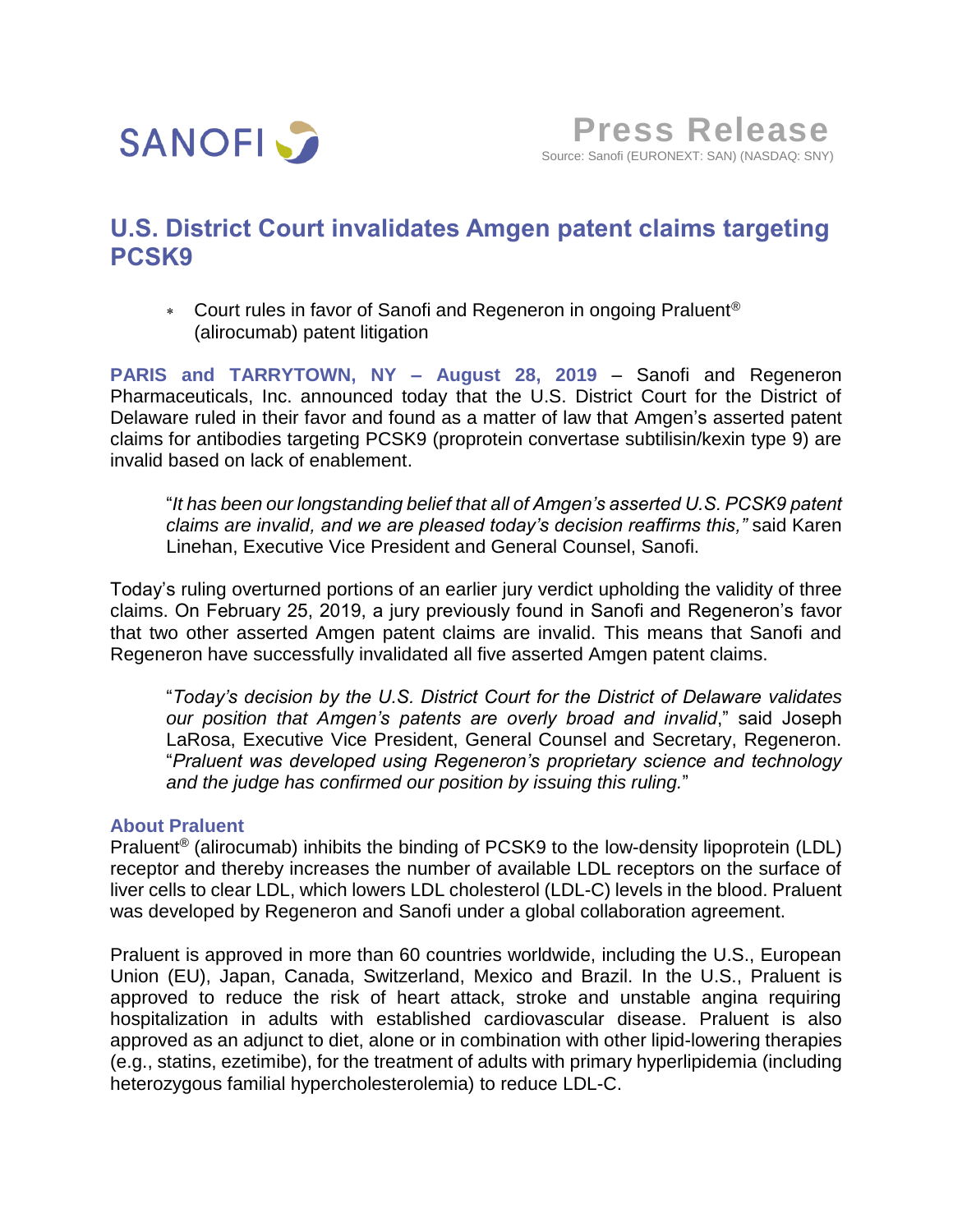#### **About Regeneron Pharmaceuticals, Inc.**

Regeneron (NASDAQ: REGN) is a leading biotechnology company that invents life-transforming medicines for people with serious diseases. Founded and led for 30 years by physician-scientists, our unique ability to repeatedly and consistently translate science into medicine has led to seven FDA-approved treatments and numerous product candidates in development, all of which were homegrown in our laboratories. Our medicines and pipeline are designed to help patients with eye diseases, allergic and inflammatory diseases, cancer, cardiovascular and metabolic diseases, infectious diseases, pain and rare diseases.

Regeneron is accelerating and improving the traditional drug development process through our proprietary *VelociSuite®* technologies, such as *VelocImmune*® which produces optimized fully-human antibodies, and ambitious research initiatives such as the Regeneron Genetics Center, which is conducting one of the largest genetics sequencing efforts in the world.

For additional information about the company, please visit [www.regeneron.com](http://www.regeneron.com/) or follow @Regeneron on Twitter.

### **About Sanofi**

Sanofi is dedicated to supporting people through their health challenges. We are a global biopharmaceutical company focused on human health. We prevent illness with vaccines, provide innovative treatments to fight pain and ease suffering. We stand by the few who suffer from rare diseases and the millions with long-term chronic conditions.

With more than 100,000 people in 100 countries, Sanofi is transforming scientific innovation into healthcare solutions around the globe.

Sanofi, Empowering Life

**Media Relations Contact** Nicolas Kressmann Tel: +1 (732) 532-5318 nicolas.kressmann@sanofi.com

**Regeneron Media Relations Contact** Joe Ricculli Tel: +1 (914) 847-0405 [joseph.ricculli@regeneron.com](mailto:joseph.ricculli@regeneron.com)

**Investor Relations Contact** George Grofik Tel.: +33 (0)1 53 77 45 45 [ir@sanofi.com](mailto:ir@sanofi.com)

**Regeneron Investor Relations Contact** Justin Holko Tel: +1 (914) 450-3514 [justin.holko@regeneron.com](mailto:justin.holko@regeneron.com)

## *Sanofi Forward-Looking Statements*

*This press release contains forward-looking statements as defined in the Private Securities Litigation Reform Act of 1995, as amended. Forward-looking statements are statements that are not historical facts. These statements include projections and estimates regarding the marketing and other potential of the product, or regarding potential future revenues from the product. Forward-looking statements are generally identified by the words "expects", "anticipates", "believes", "intends", "estimates", "plans" and similar expressions. Although Sanofi's management believes that the expectations reflected in such forward-looking statements are reasonable, investors are cautioned that forward-looking information and statements are subject to various risks and uncertainties, many of which are difficult to predict and generally beyond the control of Sanofi, that could cause actual results and developments to differ materially from those expressed in, or implied or projected by, the forward-looking information and statements. These risks and uncertainties include among other things, unexpected regulatory actions or delays, or government regulation generally, that could affect the availability or commercial potential of the product, the absence of guarantee that the product will be commercially successful, the uncertainties inherent in research and development, including future clinical data and analysis of existing clinical data relating to the product, including post marketing, unexpected safety, quality or manufacturing issues, competition in general, risks associated with intellectual property and any related litigation and the ultimate outcome of such litigation, and volatile economic conditions, as well as those risks discussed or identified in the public filings with the SEC and the AMF made by Sanofi, including those listed under "Risk Factors" and "Cautionary Statement Regarding Forward-Looking Statements" in Sanofi's annual report on Form 20-F for the year ended December 31, 2018. Other than as required by applicable law, Sanofi does not undertake any obligation to update or revise any forward-looking information or statements.*